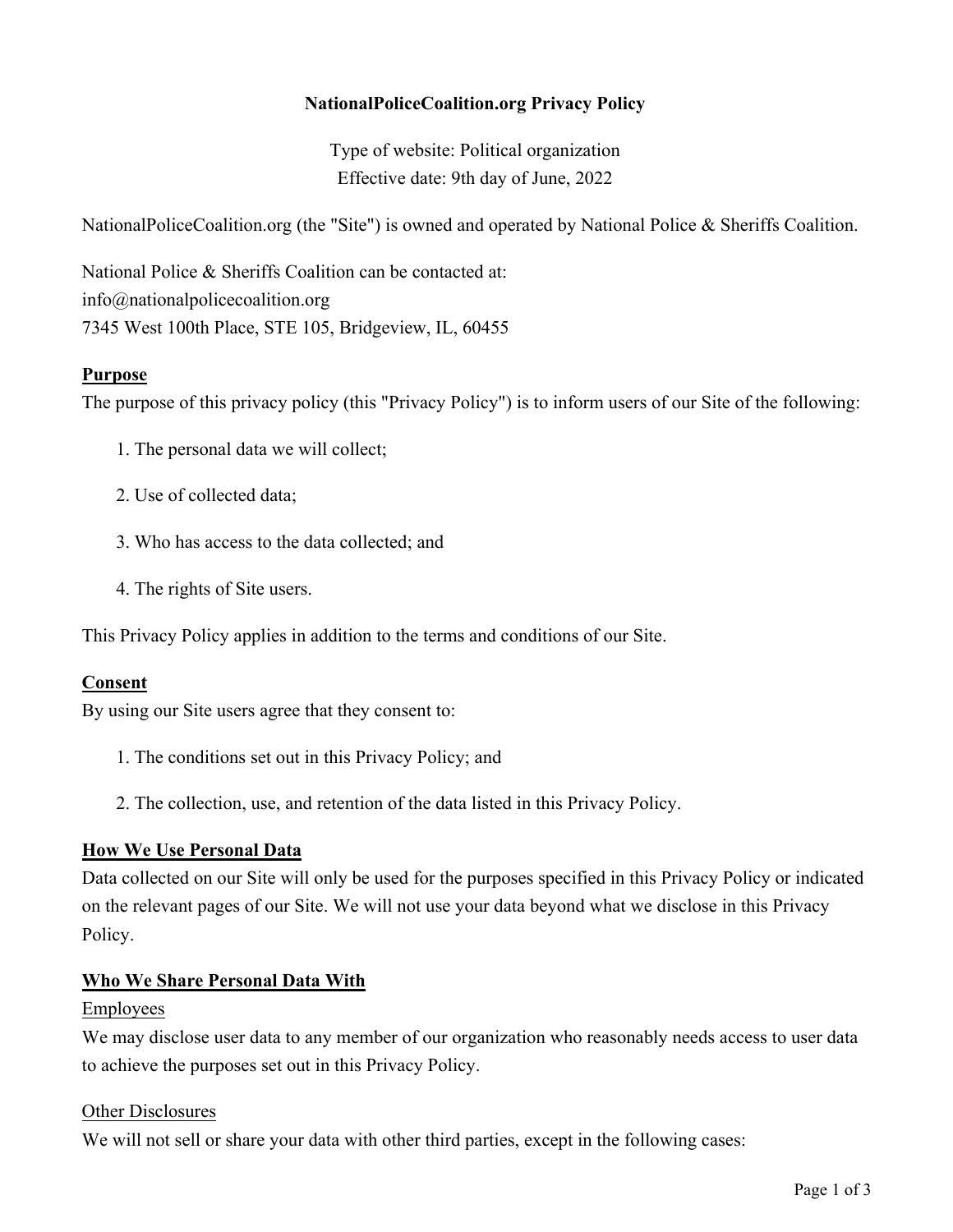- 1. If the law requires it;
- 2. If it is required for any legal proceeding;
- 3. To prove or protect our legal rights; and
- 4. To buyers or potential buyers of this company in the event that we seek to sell the company.

If you follow hyperlinks from our Site to another Site, please note that we are not responsible for and have no control over their privacy policies and practices.

## **How Long We Store Personal Data**

User data will be stored until the purpose the data was collected for has been achieved.

You will be notified if your data is kept for longer than this period.

## **How We Protect Your Personal Data**

In order to protect your security, we use the strongest available browser encryption and store all of our data on servers in secure facilities. All data is only accessible to our employees. Our employees are bound by strict confidentiality agreements and a breach of this agreement would result in the employee's termination.

While we take all reasonable precautions to ensure that user data is secure and that users are protected, there always remains the risk of harm. The Internet as a whole can be insecure at times and therefore we are unable to guarantee the security of user data beyond what is reasonably practical.

## **Children**

We do not knowingly collect or use personal data from children under 13 years of age. If we learn that we have collected personal data from a child under 13 years of age, the personal data will be deleted as soon as possible. If a child under 13 years of age has provided us with personal data their parent or guardian may contact our privacy officer.

## **How to Access, Modify, Delete, or Challenge the Data Collected**

If you would like to know if we have collected your personal data, how we have used your personal data, if we have disclosed your personal data and to who we disclosed your personal data, or if you would like your data to be deleted or modified in any way, please contact our privacy officer here:

Frank Pulciani info@nationalpolicecoalition.org